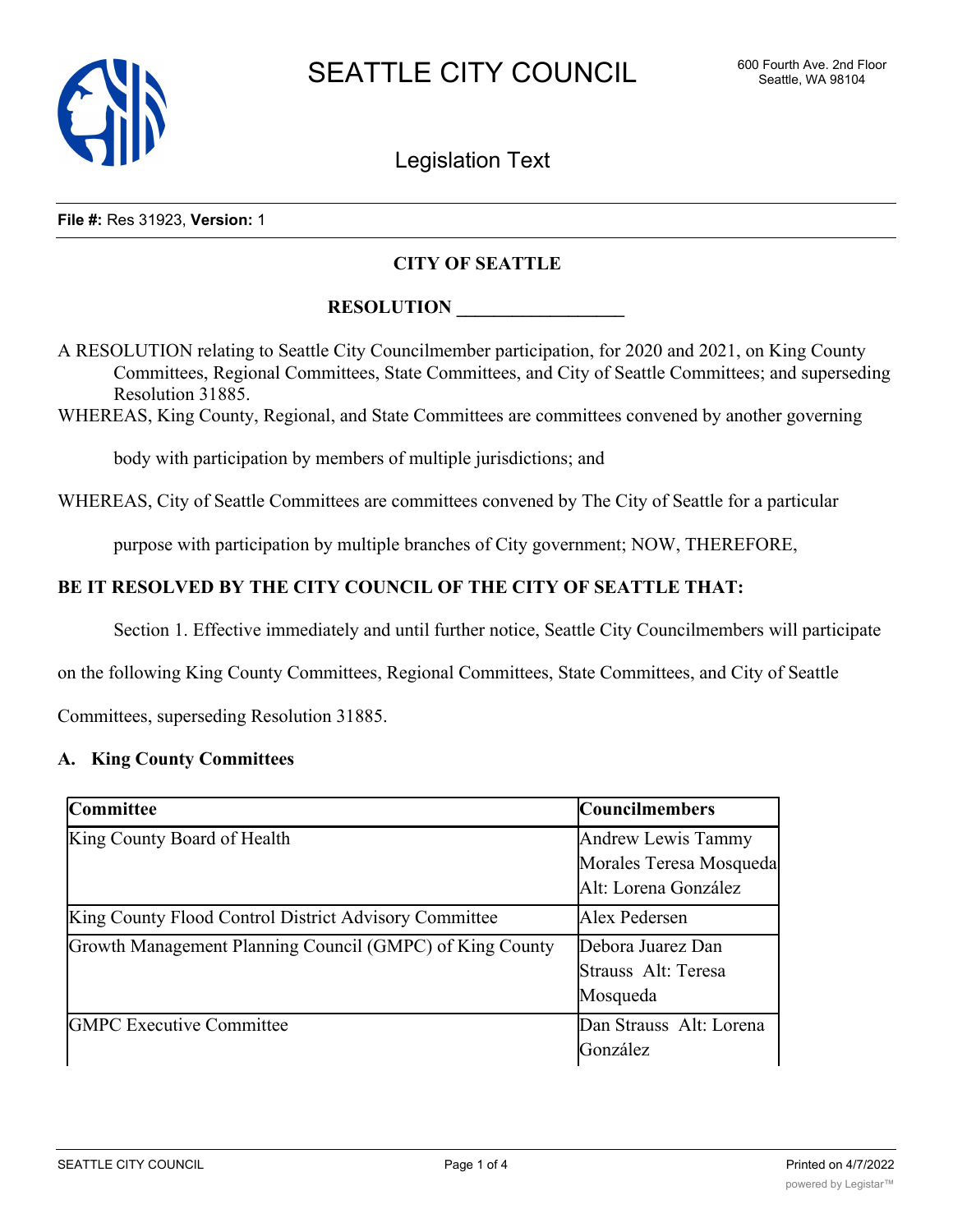# **File #:** Res 31923, Version: 1

| King County Regional Policy Committee        | Lisa Herbold Teresa<br>Mosqueda Alt: Debora<br>Juarez Alt: Andrew Lewis |
|----------------------------------------------|-------------------------------------------------------------------------|
| King County Regional Transit Committee       | Debora Juarez Dan<br>Strauss Alt: Andrew<br>Lewis                       |
| King County Regional Water Quality Committee | Lisa Herbold Alex<br>Pedersen Alt: Kshama<br>Sawant                     |

## **B. Regional Committees**

| Committee                                                          | Councilmembers                                                                                                  |
|--------------------------------------------------------------------|-----------------------------------------------------------------------------------------------------------------|
| Advisory Council on Aging and Disability Services                  | Debora Juarez                                                                                                   |
| Puget Sound Regional Council (PSRC) Economic Development<br>Board  | <b>Tammy Morales</b>                                                                                            |
| Economic Development Council of Seattle and King County            | <b>Tammy Morales</b>                                                                                            |
| King County Regional Homelessness Authority Governing<br>Committee | Lorena González Andrew<br>Lewis Alt: Teresa<br>Mosqueda Alt: Lisa<br>Herbold                                    |
| Law Enforcement Assisted Diversion Policy Coordinating Group       | Lisa Herbold                                                                                                    |
| <b>PSRC Executive Board</b>                                        | Lorena González Andrew<br>Lewis Dan Strauss Alt:<br>Tammy Morales Alt:<br>Teresa Mosqueda Alt:<br>Alex Pedersen |
| PSRC Growth Management Policy Board                                | <b>Andrew Lewis Dan</b><br>Strauss Alt: Tammy<br>Morales                                                        |
| <b>PSRC Operations Committee</b>                                   | Andrew Lewis                                                                                                    |
| <b>PSRC Transportation Policy Board</b>                            | Lorena González<br>Debora Juarez Alt:<br>Alex Pedersen                                                          |
| Regional Law Safety & Justice Committee                            | Lisa Herbold                                                                                                    |
| SeaShore Transportation Forum                                      | Alex Pedersen                                                                                                   |
| Sound Transit Board                                                | Debora Juarez                                                                                                   |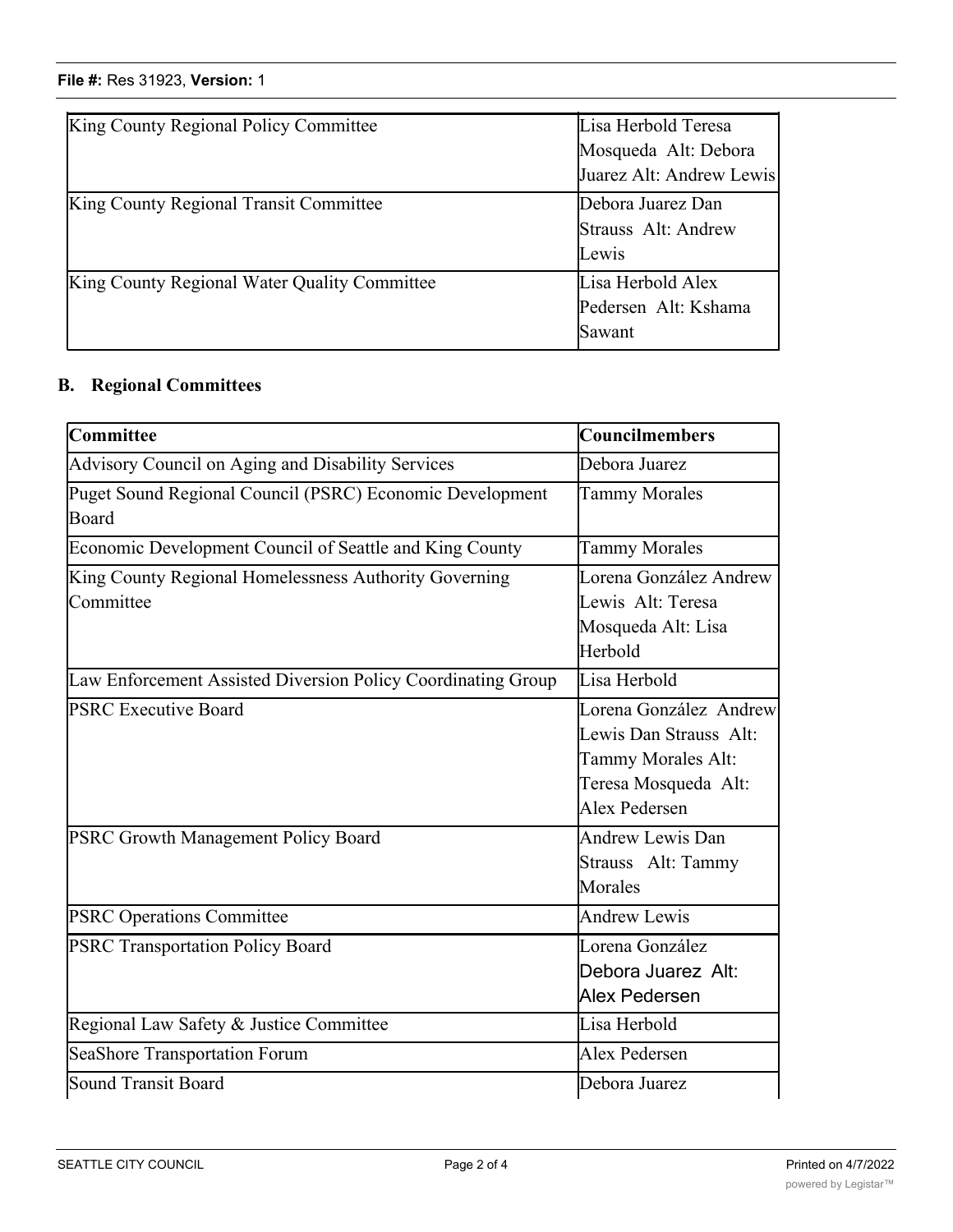# **File #:** Res 31923, **Version:** 1 SeaShore Transportation Forum Alex Pedersen Sound Transit Board Debora Juarez Debora Juarez Debora Juarez Debora Juarez Debora Juarez Debora Juarez Debora<br>Debora Juarez Debora Juarez Debora Juarez Debora Juarez Debora Juarez Debora Juarez Debora Juarez Debora Juare

| Trade Development Alliance                                                                        | Tammy Morales Kshama<br>Sawant Alt: Debora<br>Juarez |
|---------------------------------------------------------------------------------------------------|------------------------------------------------------|
| [Visit Seattle (formerly Seattle Convention and Visitors Bureau)                                  | <b>Tammy Morales</b>                                 |
| Watershed Forums: WRIA 7: Tolt-Snohomish WRIA 8: Cedar-<br>Lake Washington WRIA 9: Green-Duwamish | Alex Pedersen Alex<br>Pedersen Lisa Herbold          |

## **C. State Committees**

| <b>Committee</b>                             | <b>Councilmembers</b> |
|----------------------------------------------|-----------------------|
| Association of Washington Cities (AWC) Board | Teresa Mosqueda Dan   |
|                                              | <b>Strauss</b>        |

### **D. City of Seattle Committees**

| Committee                                                               | <b>Councilmembers</b>                           |
|-------------------------------------------------------------------------|-------------------------------------------------|
| City Employees' Retirement System, Board of Administration              | Teresa Mosqueda                                 |
| Debt Management Policy Advisory Committee                               | Teresa Mosqueda                                 |
| Domestic Violence Prevention Council                                    | Lisa Herbold                                    |
| <b>Economic and Revenue Forecast Advisory Committee</b>                 | Teresa Mosqueda                                 |
| Families, Education, Preschool, and Promise Levy Oversight<br>Committee | Lorena González                                 |
| <b>Firefighters Pension Board</b>                                       | Lisa Herbold Teresa<br>Mosqueda                 |
| Investment Committee for the New Market Tax Credits Program             | Tammy Morales                                   |
| Labor-Management Leadership Committee                                   | Lorena González Lisa<br>Herbold Teresa Mosqueda |
| Move Seattle Levy Oversight Committee                                   | Debora Juarez                                   |
| Police Pension Board                                                    | Lisa Herbold                                    |
| Seattle International Affairs Advisory Board                            | Lorena González                                 |

Adopted by the City Council the \_\_\_\_\_\_\_ day of \_\_\_\_\_\_\_\_\_\_\_\_\_\_\_\_\_\_\_\_\_\_\_\_\_, 2020, and signed by me in open session in authentication of its adoption this \_\_\_\_\_\_\_ day of \_\_\_\_\_\_\_\_\_\_\_\_\_\_\_\_\_\_\_\_\_\_\_, 2020.